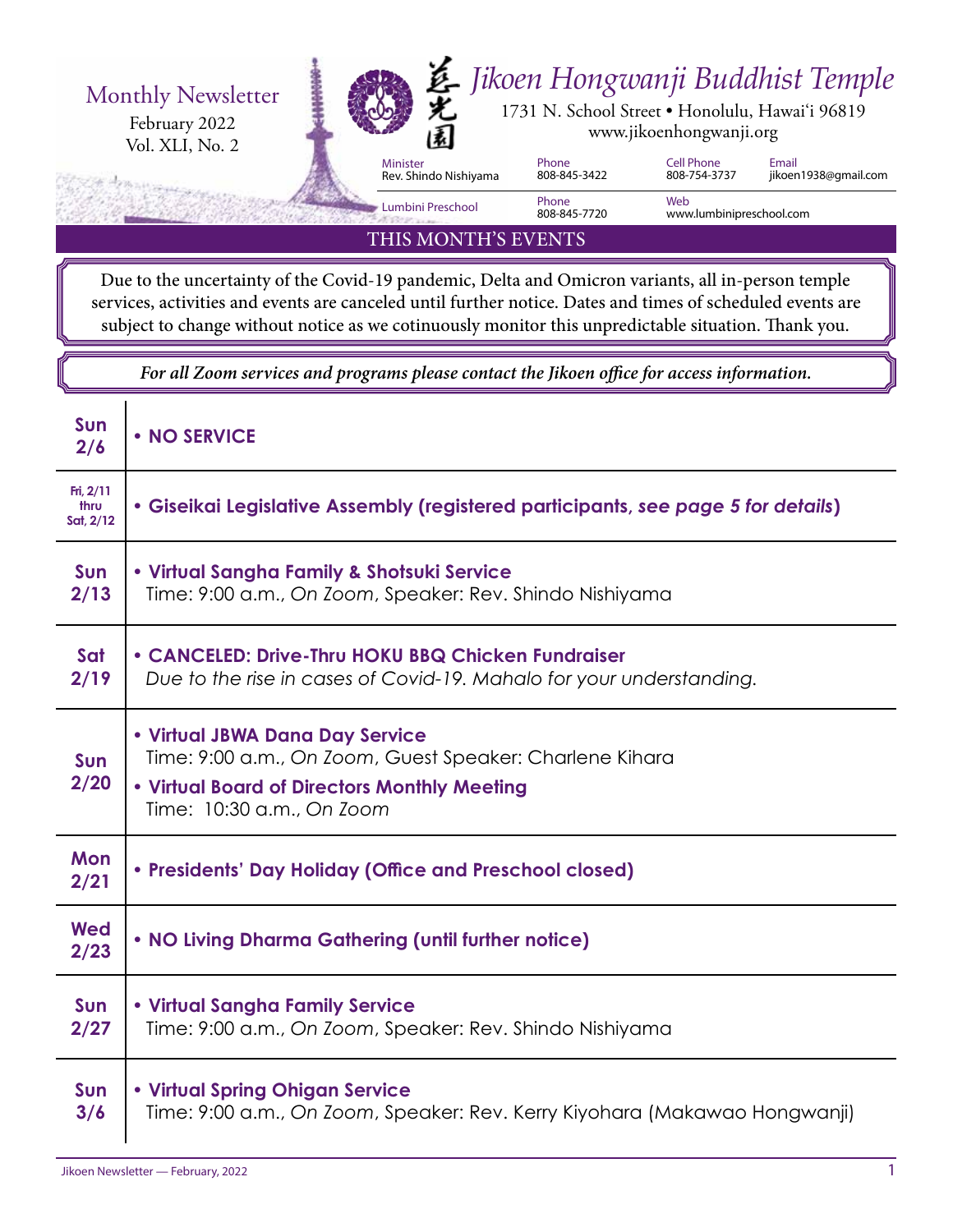#### TEMPLE NEWS

#### *Annual Memorial Service Schedules for February thru April 2022*

#### *1st Year Service died in 2021*

| February 17, 2021 Mrs. Tsurue Kiyuna (94)       |
|-------------------------------------------------|
| February 20, 2021  Mr. John Hisa Yamaguchi (95) |
| March 9, 2021  Mrs. Yoshiko Maeshiro (98)       |
| March 11, 2021 Mrs. Hiroko Shimabukuro (102)    |
| March 23, 2021  Mr. Martin Haruto Kinjo (90)    |
| March 30, 2021  Mrs. Nancy Chiyoko Isa (88)     |
|                                                 |
| April 13, 2021Mr. Aaron Sunao Shimabukuro (70)  |
| April 21, 2021Mrs. Doris Toshiyo Yamaguchi (90) |
| April 26, 2021 Ms. June Hatsue Oganeku (88)     |
|                                                 |

#### *3rd Year Service died in 2020*

| February 10, 2020 Mrs. Kikue Higa (97)               |  |
|------------------------------------------------------|--|
| March 8, 2020 Ms. Kathrine Yasuko Shimabukuro (99)   |  |
| March 31, 2020  Mr. Shoichiro Itomura (82)           |  |
| April 9, 2020 Mrs. Kikue Okuhara (97)                |  |
|                                                      |  |
| April 23, 2020 Mr. Kenneth Katsuyoshi Matsumoto (78) |  |

#### *7th Year Service died in 2016*

| February 4, 2016 Mrs. Nobuko Ruth Kobashigawa (92) |
|----------------------------------------------------|
| February 6, 2016 Mrs. Haruko Yonasiro (93)         |
| February 10, 2016 Mrs. Usako Nakata (97)           |
| February 15, 2016 Miss. Susan Tamashiro (61)       |
| March 2, 2016  Mrs. Pauline Yoneko Nakachi (88)    |
| March 3, 2016  Mr. James Kazuo Toyota (79)         |
| March 21, 2016 Mrs. Kameko Sueyoshi (90)           |
| March 31, 2016  Mrs. Yoshiko Shimabukuro (101)     |
| April 3, 2016Mrs. Shigeko Kiyabu Nakahara (96)     |
| April 5, 2016 Mr. Fukuo Nakai (90)                 |
| April 13, 2016 Rev. Chikai Yosemori (84)           |
|                                                    |
|                                                    |

#### *13th Year Service died in 2010*



## SUBMIT TO THE JIKOEN NEWSLETTER

- Although subject to change, issues for Jikoen's Newsletter will be published monthly
- Volunteer writers are welcome
- Email articles to jikoen.info@gmail.com
- Jikoen reserves the right to edit all material for clarity and accuracy
- Please note the date and time to collate, fold, put on tabs, count, and sort the newsletter will be advised at the end of each month!

| March 25, 2010 Mrs. Yasu Yamasato (98)         |
|------------------------------------------------|
| March 29, 2010  Mr. George Kojin Tokuhama (92) |
|                                                |
| April 10, 2010 Mr. Michael Saito (66)          |

#### *17th Year Service died in 2006*

| February 21, 2006 Mr. Elmo Eimo Yamaguchi (86)  |  |
|-------------------------------------------------|--|
| February 24, 2006 Dr. Albert Miyasato (80)      |  |
| February 26, 2006Mr. Dennis Sunao Tamayose (52) |  |
| March 2, 2006  Mr. Kamegoro Uehara (76)         |  |
| March 3, 2006 Mrs. Harriet Hanae Baboza (58)    |  |
| March 10, 2006  Ms. Joyce Fukio Miyasato (84)   |  |
| March 19, 2006 Mr. Myron Junichi Zaha (60)      |  |
| March 18, 2006 Mrs. Chiyo Takayesu (95)         |  |
| March 30, 2006 Mrs. Mary Fumiko Kaneshiro (82)  |  |
| April 5, 2006 Mrs. Toyo Uehara (72)             |  |

#### *25th Year Service died in 1998*

| February 1, 1998 Mr. Seitoku Tokuda (74)        |
|-------------------------------------------------|
| February 5, 1998 Mr. Matsuichi Shimabukuro (77) |
| February 15, 1998Mr. Seijiro Sakihara (75)      |
| February 22, 1998 Mrs. Otoyo Izumikawa (86)     |
| March 16, 1998  Mrs. Yuriko Mabuni (72)         |
| April 19, 1998Mr. Shinichi Kiyabu (68)          |

#### *33rd Year Service died in 1990*

February 8, 1990.................... Mr. Tokuichi Oshiro (68)

*(continued on page 3)*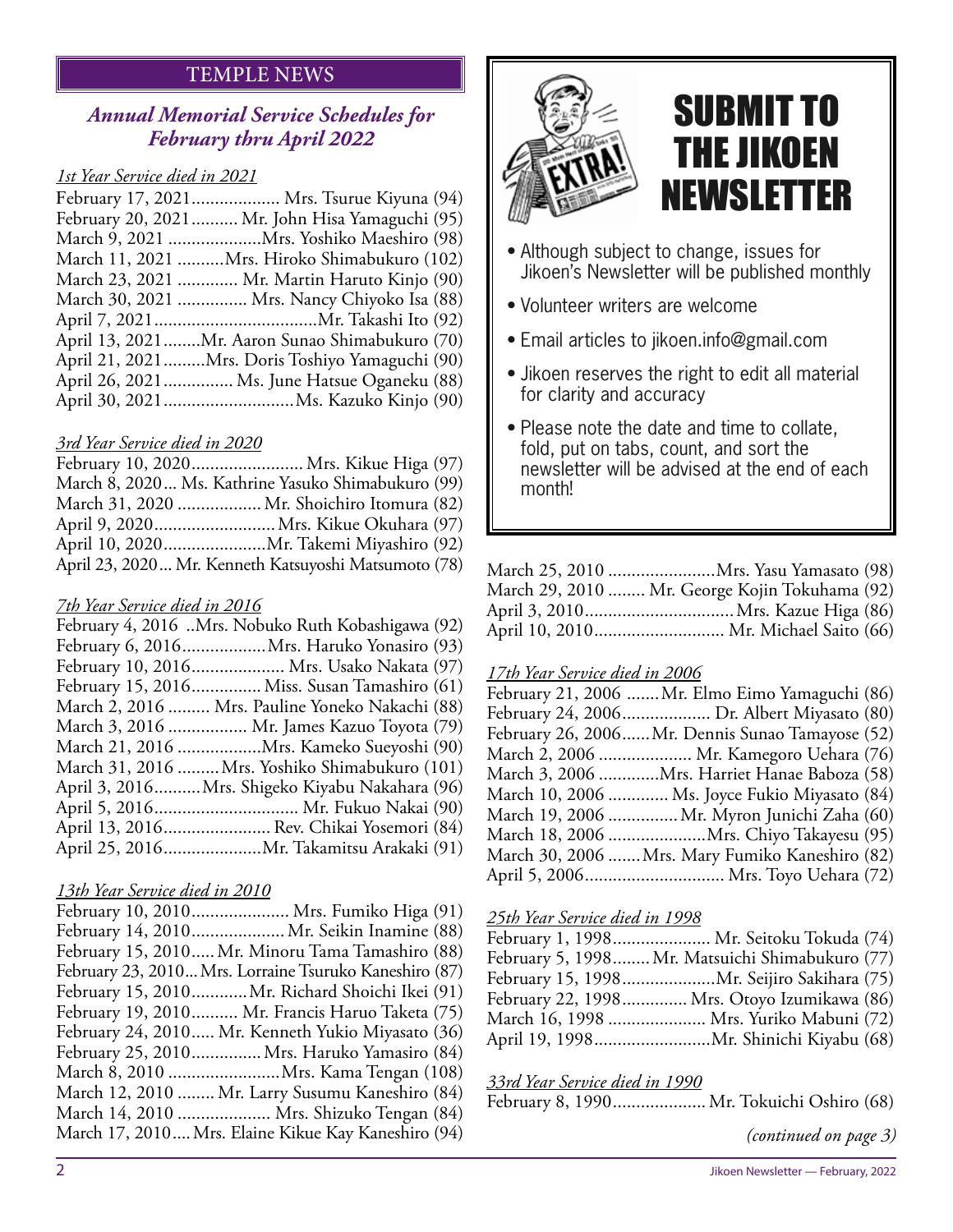#### *(continued from page 2)*

| February 20, 1990 Mr. Kiyu Arakaki (89)        |
|------------------------------------------------|
| February 26, 1990 Mr. George Sanjiro Higa (75) |
| March 5, 1990  Mr. Richard Tamashiro (75)      |
| March 27, 1990  Mr. Mori Kobashigawa (85)      |
| March 31, 1990  Mr. Tom Shigemi Fujioka (79)   |
|                                                |
| April 11, 1990 Mr. Shiichi Yamada (64)         |
| April 11, 1990Mr. Wayne Seizen Tamanaha (64)   |
| April 12, 1990 Mr. Seitaro Sakihara (74)       |
| April 15, 1990 Mrs. Matsu Tamashiro (92)       |
|                                                |
|                                                |

#### *2022 Jikoen Kadomatsu*

Deep gratitude to **David Miyasato-Crawford and Claire Uehara** for once again arranging and donating the giant *kadomatsu* "gate pine" displayed at Jikoen's front gate entrance during the new year. Due to the uncertainty of the Covid-19 pandemic and variants, the Jikoen in person Joya-E New Year's Eve Service was cancelled but they took the time to arrange the display for the New Year.

David and Claire have been providing the new year adornment without fail for many years now. The *kadomatsu* is a traditional Japanese new year decoration that combines auspicious symbols from nature to call in good fortune and health to homes or places of business.



Jikoen Newsletter — February, 2022 3

#### *Martin Luther King, Jr. Day 2022*

Honpa Hongwanji Mission of Hawaii temples, teamed up with the Honolulu Hawaii NAACP, Pacific Buddhist Academy, Hawaii Buddhist Women's Association, Boy Scout Troop 49 Aloha Council, Hongwanji Mission School and many other supporting organizations on a food and hygiene products drive to honor Dr. King's



legacy of service. Jikoen members and supporters collected monetary donations, non-perishable food for the Hawaii Food Bank and hygiene products for Mai Hawaii at Jikoen during the week of January 10–14.

On Monday, January 17, our Jikoen caravan decorated with photos of Dr. King, bon dance towels, peace origami cranes, purple lei and ribbons, with horns honking and blasting loudly, entered the driveway entrance to drop off the donations to Hawaii Betsuin. The PBA students and other volunteers started cheering and waving their signs and directed us through the drive-thru. It was a sight to see, as they rushed to unload the vehicles.

Thank you to caravan volunteers, **Judy Muramoto, Tyler Muramoto, June Nakamasu, Doris Oshiro, Sandy** 

*(continued on page 4)*

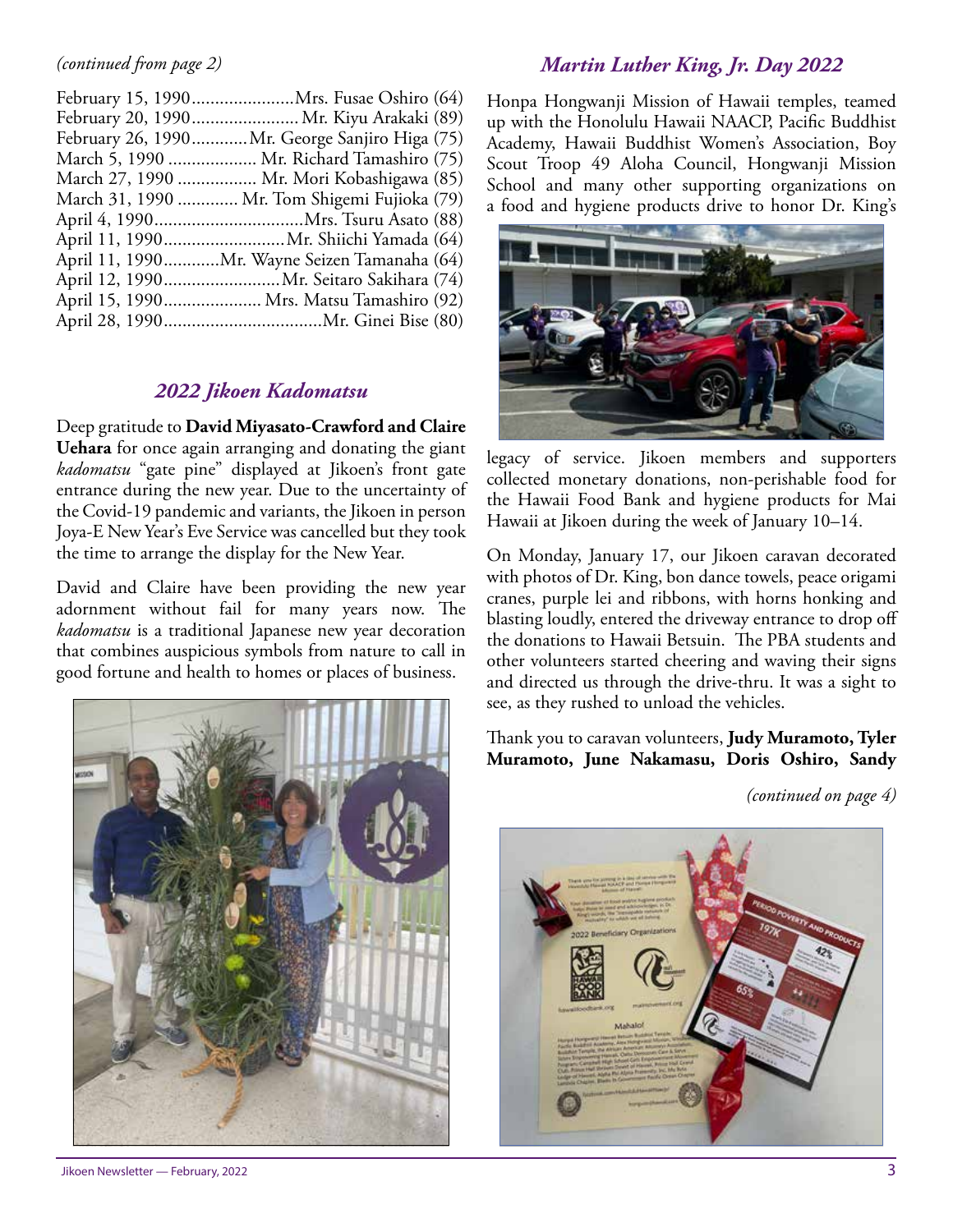#### *(continued from page 3)*

#### **Toma, Katsuo Yamashiro and JoAnn Yosemori.**

Sincere mahalo to all who supported this event and brought or sent in donations. It was a wonderful day in service to our community and "Connecting with Others" to honor Dr. Martin Luther King, Jr.



#### *JBWA News*

JBWA will be hosting a virtual Dana Day Service on February 20, 2022 at 9:00 am. In the Buddhist tradition, we practice Dana, generosity or selfless giving for the teachings we receive, without expecting anything in return.

Our speaker will be **Mrs. Charlene Kihara** a retired social worker. She also received her Tokudo Ordination and currently she is studying for her Kyoshi Ordination to become a full pledged minister. If you would like to join us at this service, please contact Jikoen office at

(808) 845-3422 or email to jikoen.info@gmail.com. We will be happy to send you the Zoom link.

At the 2nd BWA World Convention held in New York City in 1965, a resolution was adopted to sponsor Dana Day during the month of February. Since 1965, the Honolulu United BWA (comprised of Honpa Hongwanji Hawaii Betsuin, Jikoen and Moiliili temples) has been providing assistance through its Dana Fund to five 501- C (3) organizations helping women, children and the elderly. The organizations are selected by the HUBWA Dana Committee.

We humbly ask for your donations to help our BWA continue to provide much needed assistance to the many organizations helping women, children and the elderly.

If you would like to make a donation for this cause, *please make your check payable to JBWA*, and note on your check Dana Day.

Send to: **JBWA**  c/o Jikoen Hongwanji Mission 1731 N. School Street Honolulu, HI 96819

#### *A COVID (Pandemic 2020) Serendipity 2022 Building Healthy Sanghas: Connecting with Others*

In June 2020, the Honolulu United BWA Education and Membership Committees requested BWA members share their reflections on the impact of the COVID19 pandemic on their daily lives. My reflection started in June 2020, hiccupped in February 2021, resumed in October, and happily completed in November 2021!

On March 16, 2020, the President declared a NATIONAL EMERGENCY! COVID-19! The U.S. came to a screeching HALT!

Schools closed! Businesses shut down! Countries closed their borders! The world is turned upside down!

Incredibly, during this sad and turbulent time, our world has some sense of CALM!

At Jikoen, while abiding with statewide mandates, members work from home doing their part to help support each other and the greater community...sewing face masks and surgical caps for medical staff; others choose to write cheerful cards to members and friends

*(continued on page 5)*



via email or on the web. There are several benefits to getting our monthly newsletter via email:

- *helps cut Jikoen's costs in paper, printing, and postage*
- *reduces paper clutter and trash*
- *issues appear in full color*
- *easily forwardable to your friends and family*
- *easily archivable and retrievable*
- *click web links and email addresses for direct access*
- *gives you the option to print only the pages you need*

To start receiving your newsletter via email, please email us at jikoennews@gmail.com.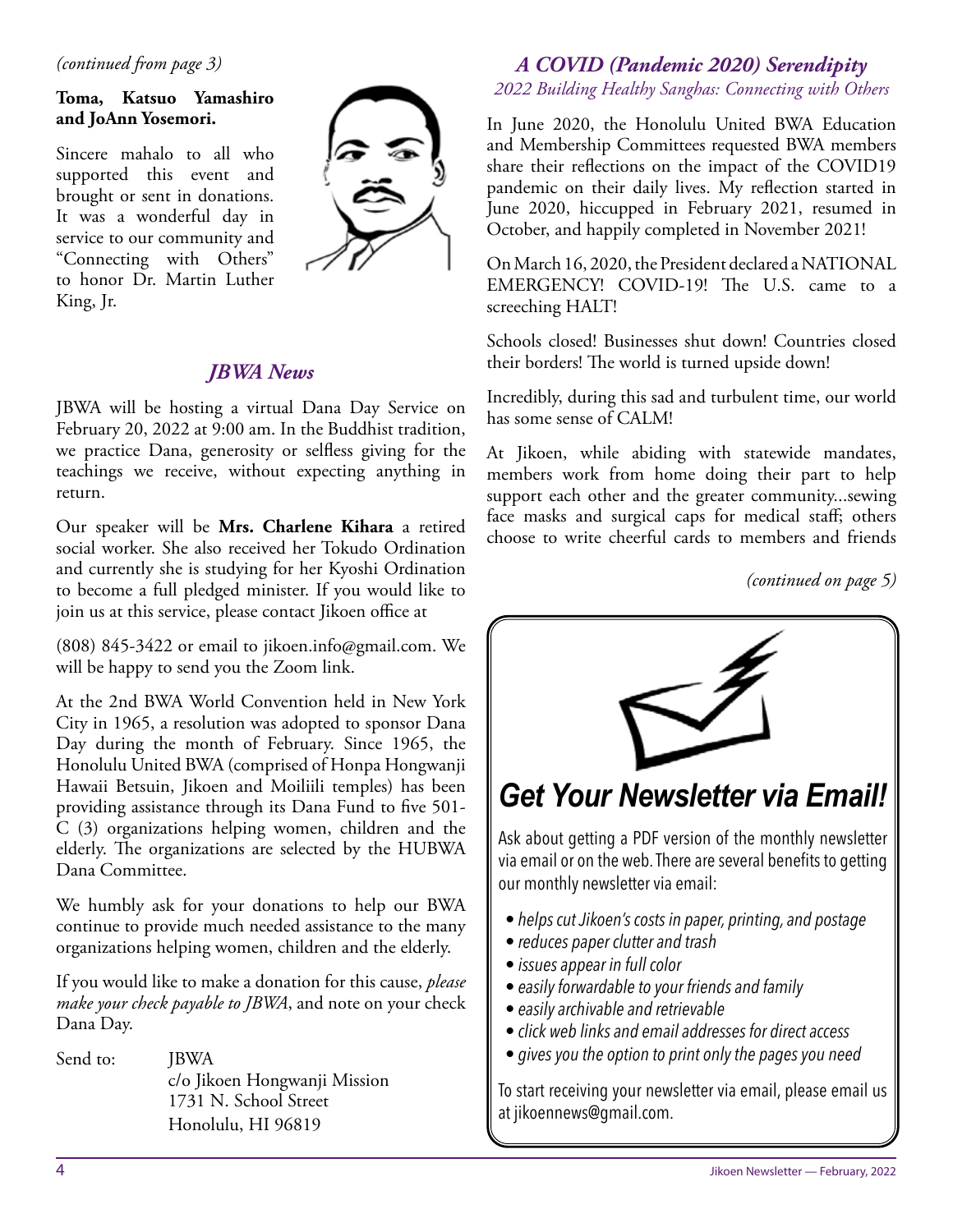#### *(continued from page 4)*

while keeping the postal workers on the job. As for me, calling members via the old "Alexander Graham Bell" (telephone) is my way to keep members engaged. These members do not have access to text, email or other social media. They are touched and thankful to be remembered; while I am the grateful one! Each one has a special life story; if we only take the time to really listen!

It started in June 2020 when I was asked to call a member I had delivered BBQ chicken to back in February 2020 (this temple member requested her name not be used). I hesitated at first, thinking back on the day I pulled up to give her the order when she said, "Oh! Over the phone you sound so young; you are much older!!" Yikes!!! I was miffed! Such a straight-talking lady! Thanking me, she handed me a package of Japanese snacks.

Needless to say, I dialed our member's number...with mixed thoughts. In my limited Japanese, I introduced myself and explained that due to the closure of public places and the "stay-at-home" mandate, there will be no services — Jikoen will be closed. I further explain that we are trying to keep in touch with our members and we hope she was doing well.

I proceeded to tell her I delivered her chicken back in February when she remarked I looked much older than I sounded! Aah! She remembered! Curious, I asked about her connection to Jikoen. She had met the Yosemoris when her niece lived in Makawao. Now, living past Kapiolani Blvd., she walks up University Avenue, passes Mo'ili'ili Hongwanji (where her parents' urns are in the columbarium), then catches the bus to work in Kalihi at Bete Mu'u. I ask if she knows Nola Nahulu. She mentioned, Nola's family is the company's second owner and she has worked there over five decades!

I shared that Nola directed the Hongwanji's Choralfest and that the joint choir meets every other year and is made up of members from Betsuin, Jikoen, Mo'ili'ili, and Windward Buddhist Temples as well as other O'ahu and neighbor island members, too! Our last mass choir even attracted Hongwani members from the mainland as well.



### **2022 VIRTUAL GISEIKAI**

#### HHMH 110th Legislative Assembly

- *Dates: February 11 and 12, 2022*
- *via Zoom for registered participants*
- Living Treasures Aloha Luncheon, usually held on Saturday, has been cancelled due to the Covid-19/Variant situation
- Delegates: Rev. Shindo Nishiyama, Wayne Toma, and Eric Yosemori
- Observers: Terry Jean Arakaki, Pete Doktor, Judy Muramoto, June Nakamasu, Myrna Nishihara, Doris Oshiro, Dorene Toma, James Toma, JoAnn Yosemori
- LEGISLATIVE ASSEMBLY SCHEDULE IS PENDING
- *All meetings and events will be held virtually*

(Due to the pandemic this event has been on hold.) She was ecstatic over our Hongwanji connection! And so was I!

(Note: Here, my reflection should have ended. However, it perked along!)

Fast forward to February 27, 2021! While hurrying into Longs Mo'ili'ili, I spy a masked lady exiting as she brushes past me. Looking at her eyes, instantly I call out, "NOLA!" Lady stops, turns toward me. She replies, "You could recognize me under this mask?" I was so happy! Just a moment's encounter, so fast…didn't have a chance to mention Choralfest or our Jikoen member who works at her company!

Here we are now OCTOBER 2021...COVID! VACCINES & BOOSTERS! TESTING! FACEMASKS! MANDATES & RESTRICTIONS! COPING! ADAPTING! IMPROVISING!

We now gather via Zoom, YouTube, other social media and the like. While we keep perking along, our homebound members appreciate the friendly phone calls;

*(continued on page 6)*

Jikoen Newsletter — February, 2022 5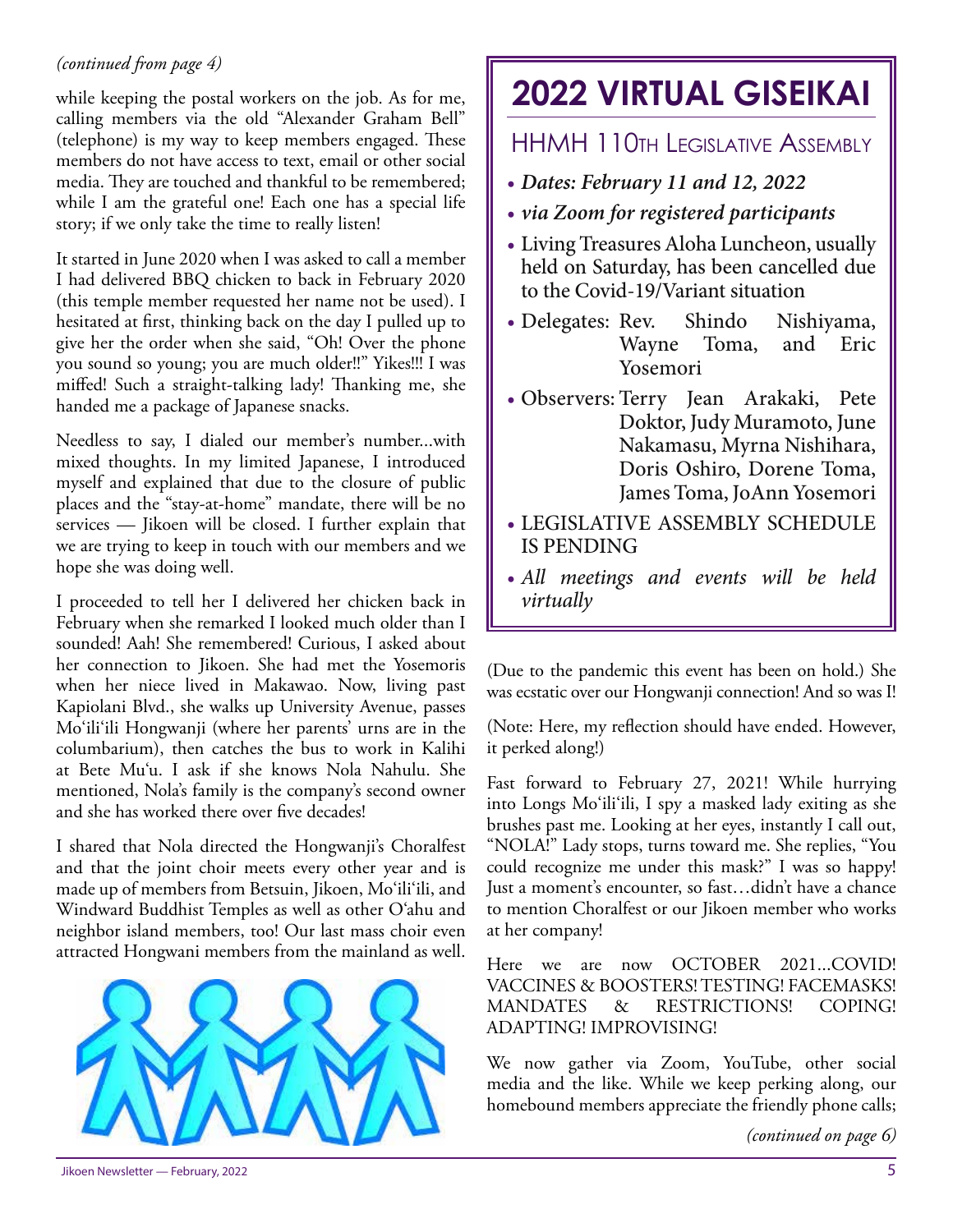#### *(continued from page 5)*

drive-by visits, or sometimes snacks/a simple food plate. They are treasured!

It's now October 14, I give my "phone pal" a call. Yes, she still works for Bete Mu'u. She speaks warmly of Nola and her sister. The company now provides transportation, so no more catching buses for her. She is very "arigatai." She tells me she knows some Hongwanji members and hope they are doing well...Mrs. Yosemori, Mrs. Tamayo Matsumoto and Rev. Muneto (she happily shared that he is from Hiroshima, just like her). She says Hongwanji people are good people!

She adds when her husband first visited Jikoen, Rev. Jikai Yamasato assisted him. Later, Bishop Yosemori (at that time, the Resident Minister of Jikoen) and member, Mr. Shinsuke Nakamine, also advised her husband. She is most grateful for their kindness and support all those many years ago.

(I am so grateful and humbled to hear their names from my new-found friend. These Jikoen visionaries worked tirelessly helping fellow travellers on their Nembutsu Path.)

Now that my "phone pal" is getting on in years and lives near Mo'ili'ili Hongwanji, she's thinking of joining there as well. I tell her when she's ready, I'll pick her up and take her there to do so. She has my number!

I was able to talk with Nola who shared that our member is a very valued member of their Ohana. Our member is a cutter at Bete Mu'u; many decades ago she was a seamstress. Nola provides the ride to and from work, also meets her at Nijiya Market so she can do her weekly shopping. Out member enjoys her walking exercise up to Nijiya, sometimes resting at Mo'ili'ili Hongwanji.

Nola laughed when I told her I called out to her at Longs way back in February. Then she asked if I knew Ms. Morime Nozaki, her late aunt – longtime Wai'anae Hongwanji BWA member. Though I didn't know her



personally, I remember greeting her at Choralfest several times because Nozaki-san was always accompanied by Nola's sister, Dr. Linda Nahulu (w/ UH's Counseling Center). Per Nola, they take good care of our member, so don't worry! Thank you, Nola! See you at



### **WHITE WAY RADIO**

Moiliili Hongwanji's Weekly Dharma Message

 **Saturdays at 7:45 am – 8:00 am on KZOO AM1210**

 **Weekly messages go to www.moiliilihongwanji.org**

#### **February 2022**

- 05 Mrs. Nancy Shimamoto
- 12 Rev. Thomas Okano
- 19 Rev. Shigenori Makino
- 26 Rev. Katsuo Muneto

#### **March 2022**

- 05 Ms. Linda Nagai
- 12 Rev. Toyokazu Hagio
- 19 Dr. Dexter Mar
- 26 Rev. Shingo Furusawa
- **Japanese-language Dharma talks Saturdays on KZOO AM1210 on Saturdays 7:30 am – 7:45 am**
- **Dharma talks in Japanese are produced by Hawaii Betsuin and are archived on their Hawaii Betsuin website**

our next Choralfest! Malama Pono!

*Closing note:* Although this continuing encounter didn't make it in time for our HUBWA reflections archives of August, 2020, this COVID19 pandemic made it possible for me to discover the interwoven connections we share along our Nembutsu life journey and "Connecting with Others" in 2022.

I believe our members are uncovering their own unique connections. This pandemic has forced us to make time; to slow down; to take a meaningful look at who/what is around us and to sprinkle a little sparkle (meaning) in each other's day.

What sparkle can you add to brighten someone's day?

In gassho, Judy Muramoto/Jikoen BWA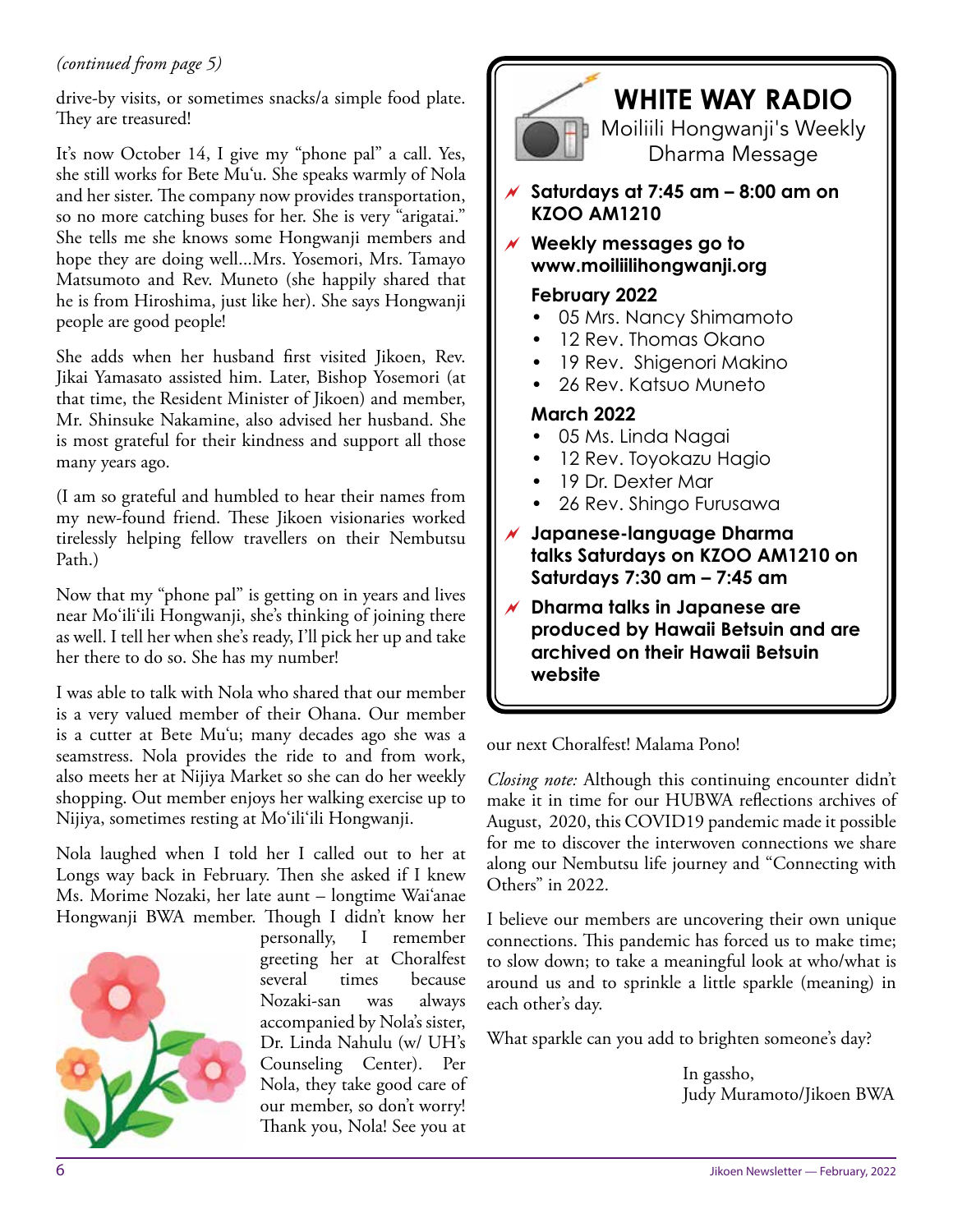

**BUDDHIST STUDY CENTER PRESENTS**

2022 SPRING SEMINAR



## MARCH 25 & 26 DHARMA THROUGH the Eyes of Youth

Friday, March 25 | 7:00 - 8:30pm

Panel Discussion Jr. YBA Youth-led activity Q&A after Discussion













**Manami Alspach Chihiro Okawa Kana Suzuki Jay Yokoyama Naho Umitani**

### Saturday, March 26 | 10:00 - 11:30am

Guest Speaker: Jacob Chang Panelists Dharma School / New Member: Wayne Yoshioka YESS Camp: Dwight Matsuo Temple Leadership: Wayde Toyama Q&A









**Jacob Chang Wayne Yoshioka Dwight Matsuo Wayde Toyama**

**CLICK TO REGISTER |** https://bit.ly/bscspringseminar2022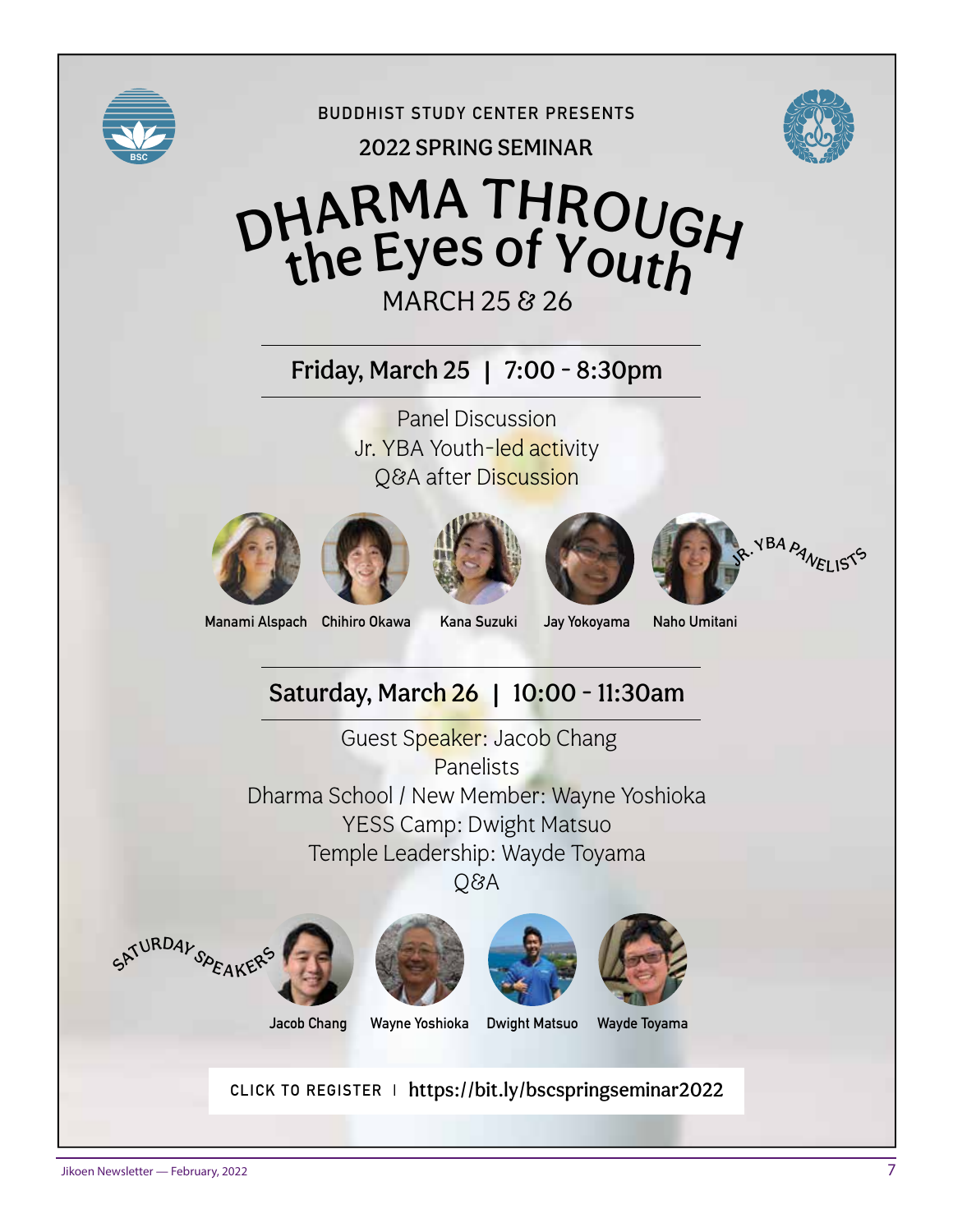# **2022 HONPA HONGWANJI MISSION OF HAWAII (HHMH) SLOGAN**

*We are in the third year and slogan for our five-year theme: "Building Healthy Sanghas."*

2020 Building Healthy Sanghas: Embracing Generosity and Openness

2021 Building Healthy Sanghas: Nurturing Empathy and Respect

#### **2022 Building Healthy Sanghas: Connecting with Others**

2023 Building Healthy Sanghas: Sharing Joy Together

2024 Building Healthy Sanghas: Sharing Nembutsu Moments

Interdependence is an important worldview in Buddhism. In everyday terms, my actions not only affect my life but also affect other people and other things in this world. Therefore, it is important to connect with others in a mutually supportive community, in other words, a Healthy Sangha, so that we understand the people and the world around us which results in actions that will benefit the self and others.

We are fortunate that recently, our religious leader, Gomonshu Kojun Ohtani, provided us with guidance in our interactions with others called Our Pledge. It begins with a simple formula for connecting with others with a "smile and gentle words." It then informs us on how to maintain our connections with emotional maturity and well-informed actions by "Not being swept away by my greed, anger and ignorance." It further guides us to good interpersonal relations by "Breaking away from self- centeredness" and to "share in the joys and sorrows of others." And finally, to "strive to live life to the fullest, with an attitude of gratitude," knowing that Amida Buddha is always with us, our perfect companion, and source of inner strength and support.

> *– Rev. Kevin Kuniyuki Former Director, Office of Buddhist Education, and the HHMH Commission on Buddhist Education*



### "Imaginary Homelands"

Palikū Theatre Windward Community College

### February 26, 2022 @7:30 pm February 27, 2022 @2:00 pm

tickets: online at outreach.hawaii.edu/community or call 808-956-8246

"Imaginary Homelands" is a creative collaboration featuring original music and dance works by **Yukie Shiroma** (dance, choreographer), **Norman Kaneshiro** (Okinawan music, sanshin, voice), **Derek Fujio** (Okinawan kutuu), and **Kenny Endo** (taiko). This **two-day** concert series is presented by Outreach College, the University of Hawaii Manoa Music Department, East-West Center Arts Program, and the Friends of Manoa Libary.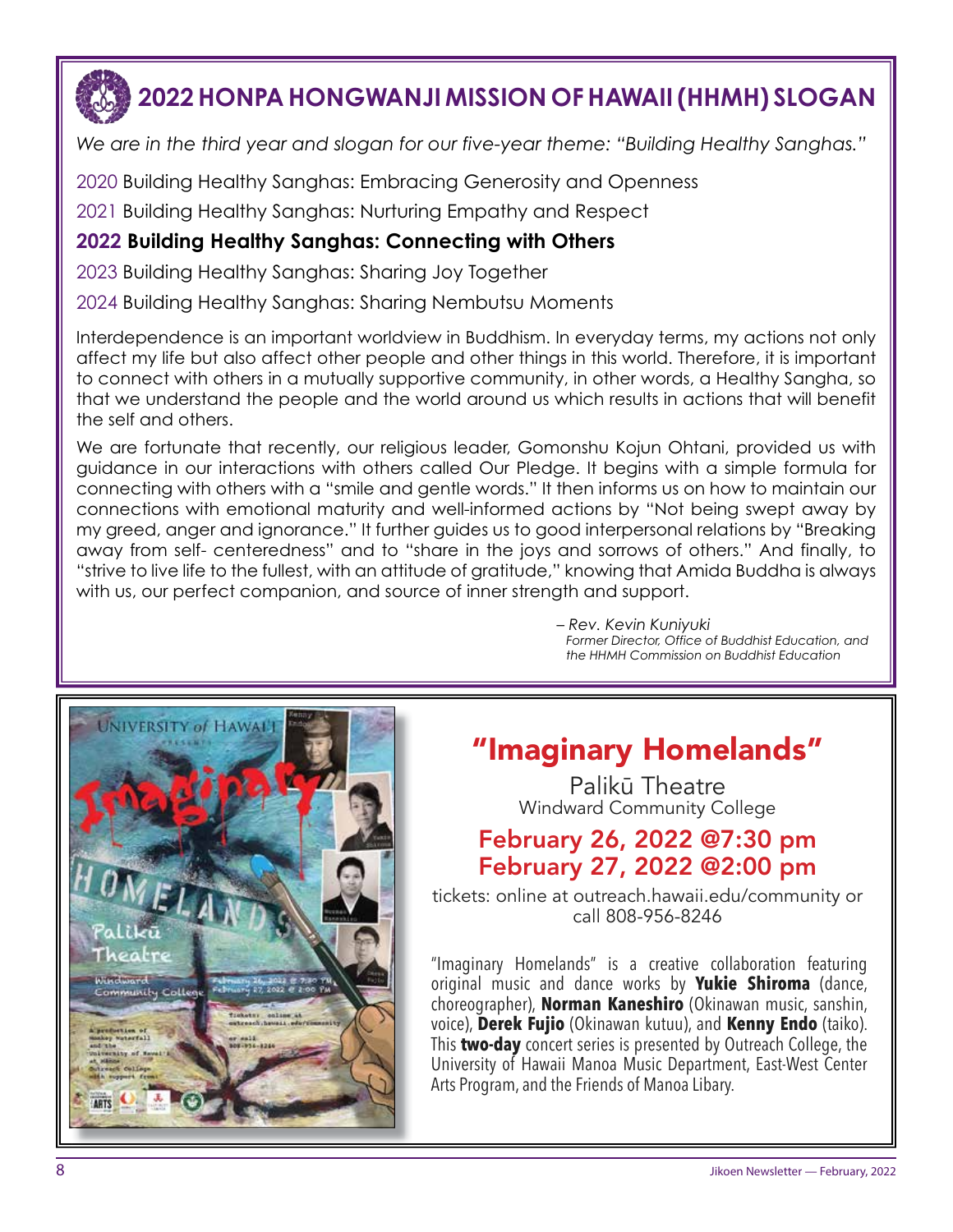### 2022 MEMBERSHIP FORM



**Jikoen Hongwanji Mission** 1731 N. School St., Honolulu, HI 96819 Phone: (808) 845-3422 www.jikoenhongwanji.org E-mail: jikoen.info@gmail.com

Please encourage former Jikoen members, your family, and friends to renew their membership or join our congregation. We would love to see everyone at our services and events throughout the year!

#### MEMBERSHIP BENEFITS:

- Learn about the Buddha's teachings and use daily
- Receive the monthly Jikoen Newsletter
- Receive the Honpa Hongwanji Statewide calendar and newsletter
- Dharma Messages from Sensei
- Fellowship after Sunday services, light refreshments served
- Use of facilities and services for wedding, ceremonies, and memorials
- Discounted hall rental for private parties
- 24/7 on-call emergency ministerial services
- Jikoen Lumbini Preschool and Hongwanji schools benefits
- Rev. Nishiyama's smiling face

#### **PERSONAL** (Please complete form, include any changes or corrections and mail with payment to Jikoen.)

| Name:                                                                                                                         |                                   | Year of Birth: |      |
|-------------------------------------------------------------------------------------------------------------------------------|-----------------------------------|----------------|------|
| Address:                                                                                                                      |                                   |                |      |
| City:                                                                                                                         | State:                            | Zip Code:      |      |
| Home Phone: 808-                                                                                                              | Cell Phone: 808-                  |                |      |
| email:                                                                                                                        | email2:                           |                |      |
| <b>FAMILY</b>                                                                                                                 |                                   |                |      |
| Spouse's Name:                                                                                                                |                                   | Year of Birth: |      |
| Home Phone: 808-                                                                                                              | Cell Phone: 808-                  |                |      |
| email:                                                                                                                        |                                   |                |      |
| Dependent Children's Names:                                                                                                   |                                   |                |      |
| May we call on you or your family to assist with any temple activities?<br>$\Box$ Yes<br>$\square$ No                         |                                   |                |      |
| $\Box$ PRINTED (by mail)<br>Which format would you like to receive your newsletter?<br>DIGITAL (by email)                     |                                   |                |      |
| Annual Membership Fee: □ Individual (\$90.00) □ Family (\$180.00)                                                             |                                   |                |      |
| Please make checks payable to Jikoen Hongwanji Mission and turn this form in to our office OR send to our mailing<br>address. |                                   |                |      |
| <b>FOR OFFICE USE: Member#</b>                                                                                                | Date Paid <b>Date State State</b> | Check Number   | Cash |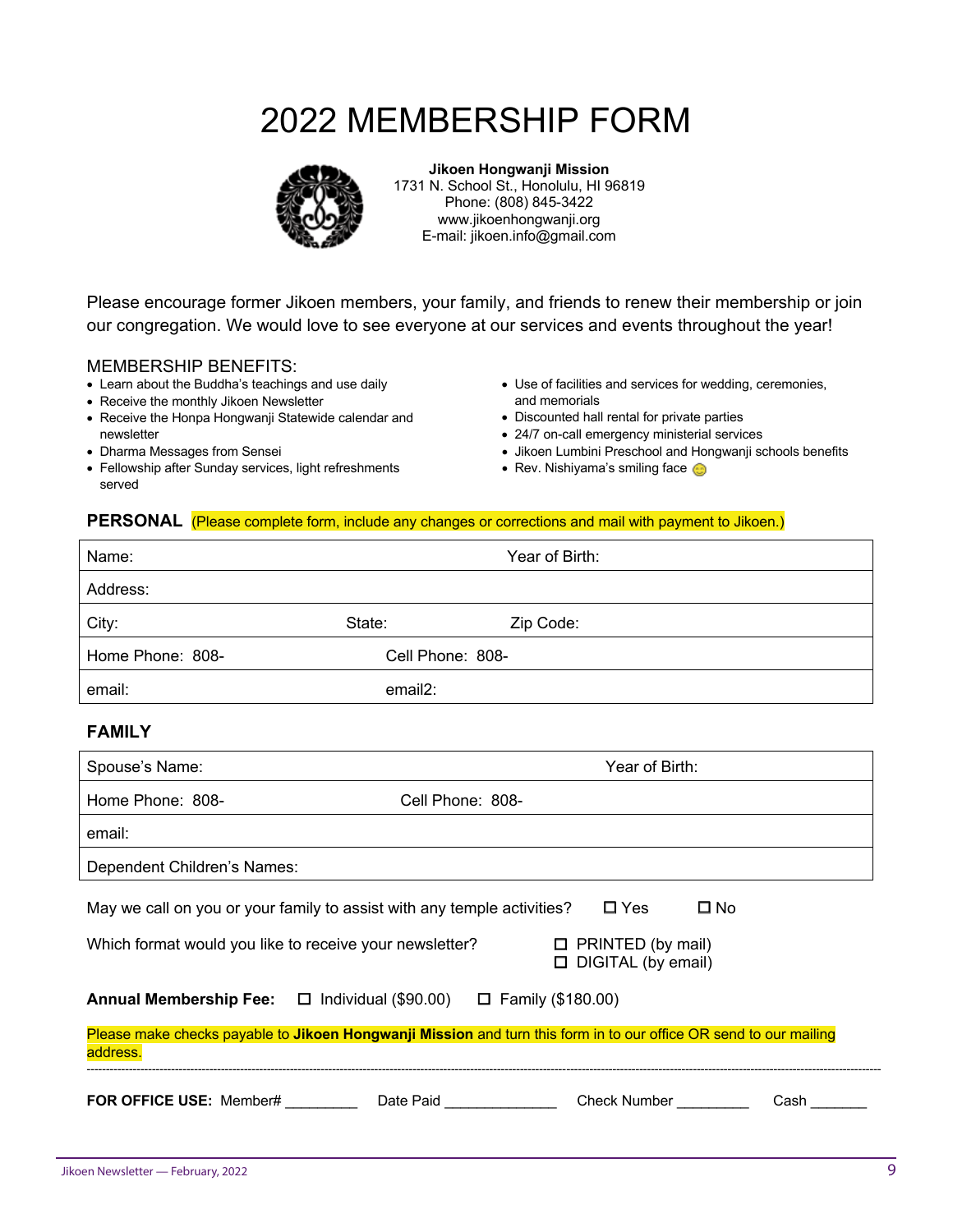#### DONATIONS FROM NOVEMBER 12, 2021 THRU DECEMBER 9, 2021

| <b>General Operations (\$1 - \$99)</b><br>-------- | <b>Social Concerns Donation</b><br>$($100 - $399)$  | ----------<br>Shinran Shonin's Memorial<br>(Hoonko)                             | ---------<br>$Jova-E$                                |
|----------------------------------------------------|-----------------------------------------------------|---------------------------------------------------------------------------------|------------------------------------------------------|
|                                                    |                                                     | -----------                                                                     | New Year's                                           |
| <b>General Operations (\$100 -</b>                 | Miscellaneous (\$1 - \$99)                          | IMO Harry I. Arakaki                                                            | -----------<br>IMO Kayo Shinsato                     |
| \$499)<br>Anonymous                                | IMO Eiso & Kiyoko Hokama,<br>Jane Hokama Shiira     | IMO Sadako Shimabukuro                                                          | ----------<br><b>IMO</b> Lily Horio                  |
| --------<br>---------                              | IMO Shoko Ishihara                                  | <b>Miscellaneous (\$100 - \$299)</b>                                            | <b>Offertory</b> (\$100 - \$199)                     |
| ----------                                         | ----------<br><b>IMO</b> Lily Horio                 | IMO Kathleen Otsumi<br>Fukumoto                                                 |                                                      |
| ----------                                         | IMO Harry I. Arakaki                                | IMO Yuzen & Toshie Ige                                                          | <i><b>Offertory</b></i><br>12/12/21 Service\$35.00   |
| ---------                                          | IMO Aaron Shimabukuro                               | <b>IMO</b> Lily Horio                                                           | 01/09/22 Service  \$10.00<br>01/16/22 Service\$10.00 |
| <b>General Operations (\$1,000 -</b><br>\$1,099    | IMO Harry I. Arakaki<br>----------                  | IMO Doris & Shigeru<br>Yamaguchi                                                |                                                      |
| Hui O Laulima                                      | <b>IMO</b> Grace Zukeran<br>----------              | ----------<br>IMO Masako & Wallace                                              |                                                      |
| <b>Social Concerns Donation (\$1)</b>              | New Year Shinnen Enkai                              | Nakasone (Shotsuki)                                                             | Thank you for your                                   |
| - \$99)<br>---------                               | ----------<br>Shinran Shonin's Memorial<br>(Hoonko) | ----------<br>IMO Happy Toyama, Lily<br>Horio, Grace Zukeran & Harry<br>Arababi | <i>generous support!</i><br>有難うございます                 |

#### SHOTSUKI JOYOUS MONTHLY MEMORIAL SERVICE

*Arakaki*

*Shotsuki Monthly Service* is a time to remember our loved ones and a time to express gratitude in Gassho. This memorial service is held on the first Sunday of each month at 9:00am, in memory of those whose date of death falls in that month. We also recognize the efforts of those who have passed and thank them for their continuing influence in our lives and for giving us the opportunity to share the Buddha-Dharma.

Due to the Covid-19/variant situation and recent rise in cases, all in-person services and events have been canceled until further notice.

*Here are our loved ones who will be remembered in the month of March, 2022:*

Roy Koyu Afuso ~ March 17, 2009 (93) Shizue Akamine ~ March 30, 2011 (94) Hana Arakaki ~ March 5, 1995 (89) Michie Arakaki ~ March 9, 1995 (72) Eric Minoru Arakawa ~ March 4, 2003 (46) Matsumori Arashiro ~ March 14, 2012 (95) Masaru Asato ~ March 19, 2009 (78) Harriet Hanae Barboza ~ March 3, 2006 (58) Mrs. Otoyo Bise ~ March 13, 2003 (91) Raymond Masaaki Chinen ~ March 15, 2001 (65) Michiko Shimazaki Doktor ~ March 2, 2019 (84)

Helen Hatsumi Fujimoto ~ March 24, 2004 (91) Teruo Fujita ~ March 2, 2012 (98) Tomiko Kitahata Fujitani ~ March 13, 2020 (96) Kamado Hamadon ~ March 26, 1995 (96) Eiko (Kishimoto) Higa ~ March 6, 2017 (95) Francis Teruyuki Higa ~ March 25, 1999 (63) Katherine Kanako Higa ~ March 1, 1991 (70) Hiroko Higashionna ~ March 22, 2017 (82) Kimie Kay Hokama ~ March 30, 2019 (96) Humi Afuso Iha ~ March 4, 2018 (97) James Yoshimi Iha ~ March 19, 2011 (78) Kenichi Iha ~ March 19, 2001 (82) Kathleen Kiyoko Iori ~ Mar. 11, 2012 (91) Nancy Chiyoko Isa ~ March 30, 2021 (88) James Kiyoshi Isagawa ~ March 8, 2009 (67) Harry Izumi Inazaki ~ March 9, 2003 (81) Hiroyo Inoue ~ March 15, 2013 (54) Yuki Ishihara ~ March 16, 2001 (95) Eikichi Kaneshiro ~ March 28, 2015 (97) Elaine Kikue Kaneshiro ~ March 10, 2017 (94) Kazuko Kaneshiro ~ March 12, 2008 (89) Kenneth M. Kaneshiro ~ March 17, 2018 (76) Tomi Kaneshiro ~ March 12, 2001 (95)

*(continued on page 11)*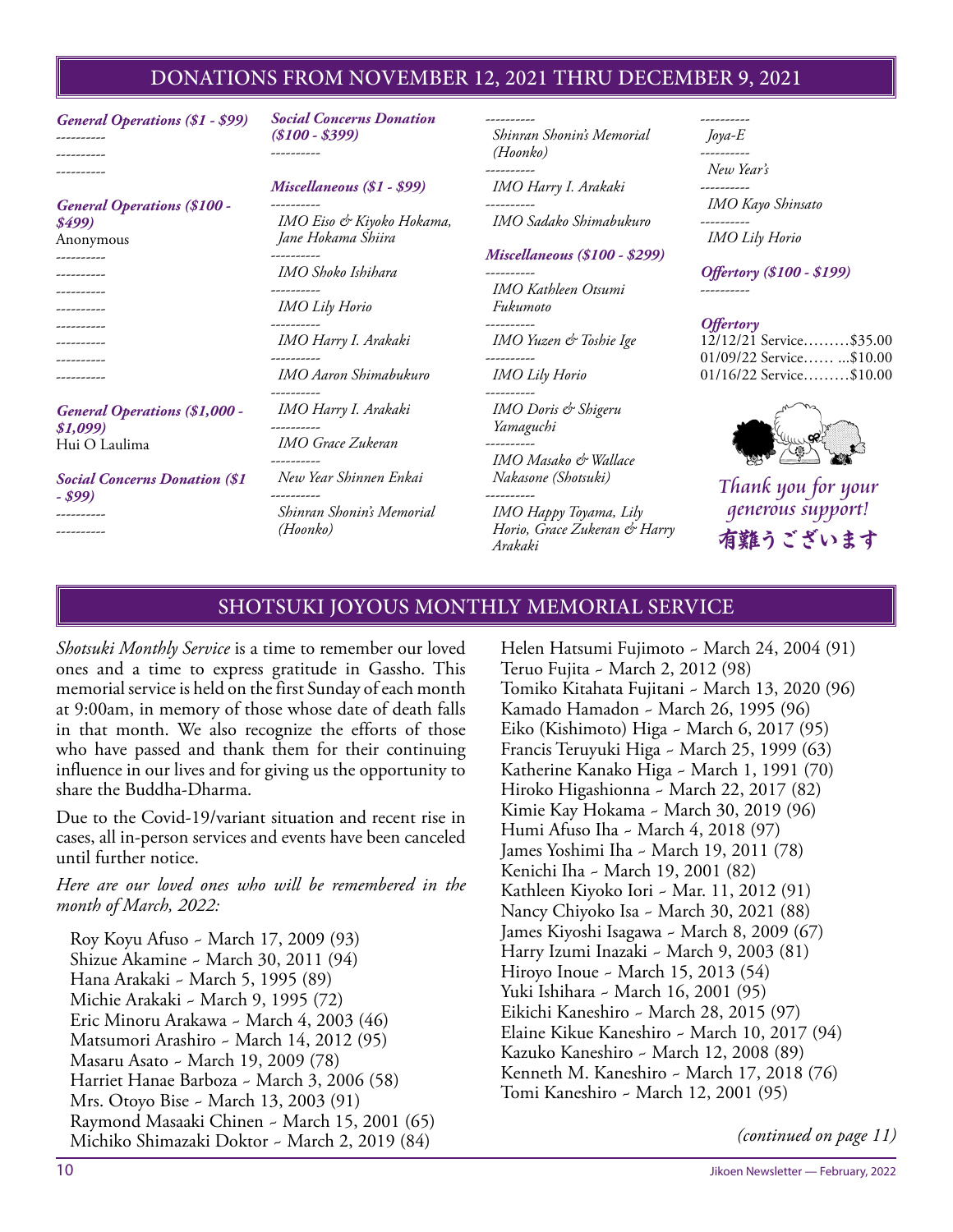Tsuruko Kaneshiro ~ March 18, 2007 (91) Wilfred Ryoshin Kaneshiro ~ March 31, 2008 (85) Kimiko Kinjo ~ March 31, 2017 (92) Anne Umeno Kiyabu ~ March 4, 2013 (98) Kiyoshi Kiyabu ~ March 12, 2005 (93) Wallace Kiyabu ~ March 31, 2007 (93) Fujiko Cynthia Kobashigawa ~ March 16, 2008 (49) Seichi Kubota ~ March 8, 2019 (101) Ryozen Kuwaye ~ March 24, 2005 (94) Chiyoko Kuwana ~ March 17, 2003 (80) Yoshiko Maeshiro ~ March l9, 2021 (98) Dawn Fumie Miyashiro ~ March 7, 2008 (49) Thomas Koozo Miyashiro ~ March 16, 2005 (55) Agnes Tsuruko Murakami ~ March 14, 2011 (90) Pauline Yoneko Nakachi ~ March 2, 2016 (88) Wayne Toshio Nagamine ~ March 1, 2009 (55) Takejiro Nakamasu ~ March 13, 1999 (93) Betsy M. Nakamoto ~ March 27, 2011 (89) Hiroko Nakamura ~ March 7, 2017 (87) Harry Seisho Nakasone ~ March 19, 2011 (99) Haruko Nancy Nakasone ~ March 29, 2007 (88) Haruko Nako ~ March 20, 2005 (75) Ryotoku Noborikawa ~ March 30, 2005 (89) Harold Eichi Okino ~ March 13, 2003 (68) Masayuki Okuma ~ March 3, 2005 (77) Jane Kihara Ono ~ March 13, 2015 (83) Craig Tsugumi Oshiro ~ March 21, 1999 (49) Fujiko "Fudge" Oshiro ~ March 02, 2013 (83) Isamu Morris Oshiro ~ March 5, 2003 (73) Shizue Oshiro ~ March 20, 2005 (88) Stanley T. Oshiro ~ March 2, 2013 (90) Hiroaki Sakuma ~ March 11, 1995 (93) Seiji Sesoko ~ March 7, 2004 (80) Ethel Umeko Shichida ~ March 27, 1996 (87) Alice Yoshiko Shimabukuro ~ March 7, 2017 (96) Fusae Shimabukuro ~ March 25, 2004 (70) Katherine Yasuko Shimabukuro ~ March 8, 2020 (99) Larry Eimei Shimabukuro ~ March 24, 2008 (81) Shizue Sue Shimabukuro ~ March 29, 2004 (79) Kimiye Shinsato ~ March 17, 2013 (101) Masae Shinsato ~ March 3, 2007 (88) Kameko Kay Sueyoshi ~ March 21, 2016 (90) Kameko Taba ~ March 10, 2008 (93) Shizuko Takaesu ~ March 22, 1995 (81) Toshiko Takaezu ~ March 9, 2011 (88) Chiyo Takayesu ~ March 18, 2006 (95) Clara Hanako Takeuchi ~ March 19, 2013 (96) Harriet Sachiko Tamashiro ~ March 2, 2015 (83) Hideo Tamashiro ~ March 7, 1994 (88) Lucille Aiko Tamayori ~ March 30, 2021 (95) Fuki Tanno ~ March 6, 2008 (102) Shizuko Tengan ~ March 14, 2010 (84)

Yasuko Tengan ~ March 9, 1996 (82) Ethel Tomiko Teruya ~ March 30, 2002 (77) Harold Sunao Teruya ~ Marh 26, 2013 (80) Mary S. Tokimura ~ March 26, 2014 (91) Harry Seiko Toma ~ March 12, 2000 (82) Lorraine Yasuko Toma ~ March 21, 2018 (101) James Toyota ~ March 3, 2016 (74) Ruth Hanae Uchida ~ March 5, 2003 (82) Seitoku Uehara ~ March 1, 2001 (87) Anna Shizuko Uyehara ~ March 28, 2011 (94) Kamesaburo Uyehara ~ March 7, 1996 (91) Kikue Uyehara ~ March 14, 1995 (79) Yoshiichi Uyehara ~ March 16, 2014 (88) Emiko Yagi ~ March 27, 2008 (83) Carol Sumie Nunotani Yamamoto ~ March 14, 2019 (88) Mitsue Yamamoto ~ March 6, 2007 (75) Toshiko Yamamoto ~ March 28, 2015 (68) Haruko Yamashiro ~ March 3, 2014 (93) Masayuki Mac Yonamine ~ March 17, 2018 (90) Nancy Haruko Zaha ~ March 30, 2018 (96) )

#### *Namu Amida Butsu*

If you would like to honor your loved one, please call the office at 808-845-3422 or email jikoen.info@gmail. com with your name and contact information and we will get back to you. Mahalo!



#### **New Members, Welcome to Jikoen!**

Come and join us at our regular services and other activities throughout the year. Please ask how you and your family can get involved with our ohana or how we can help you!

> www.jikoenhongwanji.org *email:* jikoen.info@gmail.com *office phone:* 808-845-3422

\_\_\_\_\_\_\_\_\_\_\_\_\_\_\_\_\_\_\_\_\_\_\_\_\_\_\_\_\_\_\_\_\_\_\_\_\_\_\_\_\_\_\_\_\_\_\_\_\_\_\_\_\_\_ *We extend a warm welcome to our newest member:*

#### **George Miyashiro**

We look forward to your participation at Jikoen and look forward to welcoming you to services.  $\frac{1}{2}$  , and the set of the set of the set of the set of the set of the set of the set of the set of the set of the set of the set of the set of the set of the set of the set of the set of the set of the set of the set

#### **Please support Jikoen!**

**Yearly Contribution: \$90 per adult • \$180 per family with dependent children**

(please see membership form on page 9)